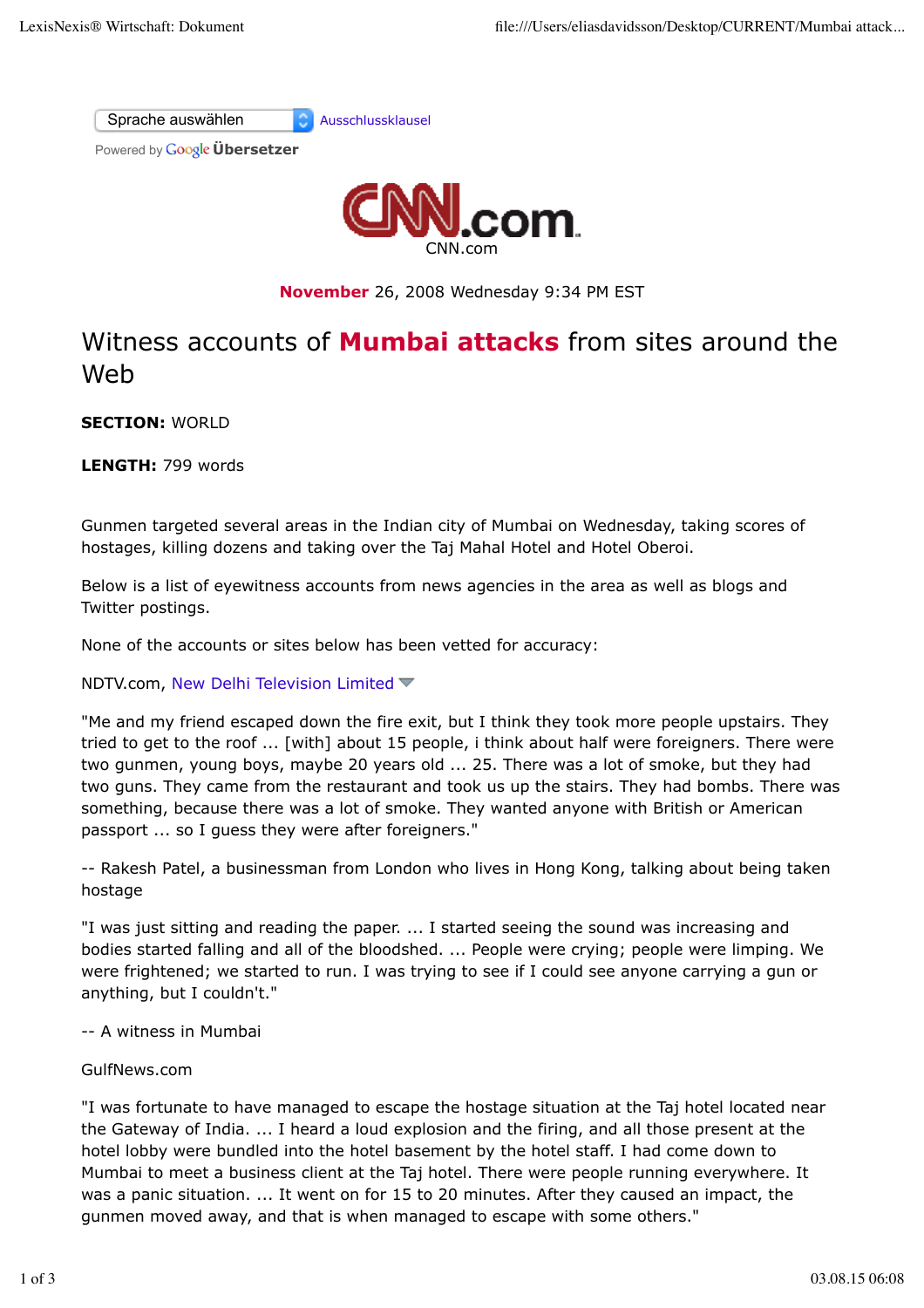-- Jacob Joseph Thuthanparambil, a Dubai- based Indian who was in Mumbai for a meeting, described the shooting and grenade-throwing as what "you see in video games."

# Rediff.com -- Rediff India Abroad

"At around 9 p.m., all of us came to the ground floor to have dinner. When we were eating, we heard heavy firing. It was so rapid that I thought someone was celebrating with crackers. Then we heard huge blasts. The waiters told us that it seemed to be a terrorist attack. The senior staff then took all of us to the back of the hotel. We were in the swimming pool area and asked to lie on the ground. All the MPs and parliamentary officers were holed up there on the floor for some 60 to 80 minutes. We heard the sounds of firing without uttering a word. One injured foreigner was also with us. We were some 50, 60 people, waiting to escape. We didn't know what was going to happen next."

-- Bhupendrasinh Solanki, the Bharatiya Janata Party member of Parliament from Godhra, Gujarat, who was at the Taj Hotel

"The taxi was shattered to pieces. Only the [tires] and the chassis were left. Three people died in the taxi. One victim's head flew 10 feet onto the divider. You cannot tell who the victims were or their age; they were injured so badly. Flesh was all around."

-- Bhaurao Kumbhar, a Vodafone employee, about an explosion in Vile Parle, in the Juhu region

# SkyNews.com

Alex Chamberlain, a Briton who works for Indian Premier League cricket, was in the Oberoi hotel when the attackers opened fire. Chamberlain said that a group of about 40 people was "marched up like sheep" to the roof by a "young guy with a submachine gun, who was about 22 or 23."

The gunmen then asked if any of the hostages were British or American, Chamberlain told SkyNews.com.

"My Indian friend told me, 'don't be a hero' and 'tell him you're Italian' and that kind of stuff," Chamberlain said.

Chamberlain and another man sneaked out a fire exit.

"I phoned my girlfriend and told her I loved her and thought it would be the last time I would talk to anyone," he said.

Chamberlain walked downstairs and smashed a window. "The smoke was so thick, I thought we were going to suffocate," he told SkyNews.com.

Flickr

A Mumbai-based photographer known as Vinu has uploaded dozens of photos of the attack to his Flickr account, showing chaos and destruction throughout the city.

# **Twitter**

"Emergency" can some one check if there bomb blast of some shootout in oberoi hotel of anywhere in Mumbai ? I am at inox inside"

"I could hear noises outside hard to make out if it gun shootout."

"when I heard noise outside you could see people scared crying"